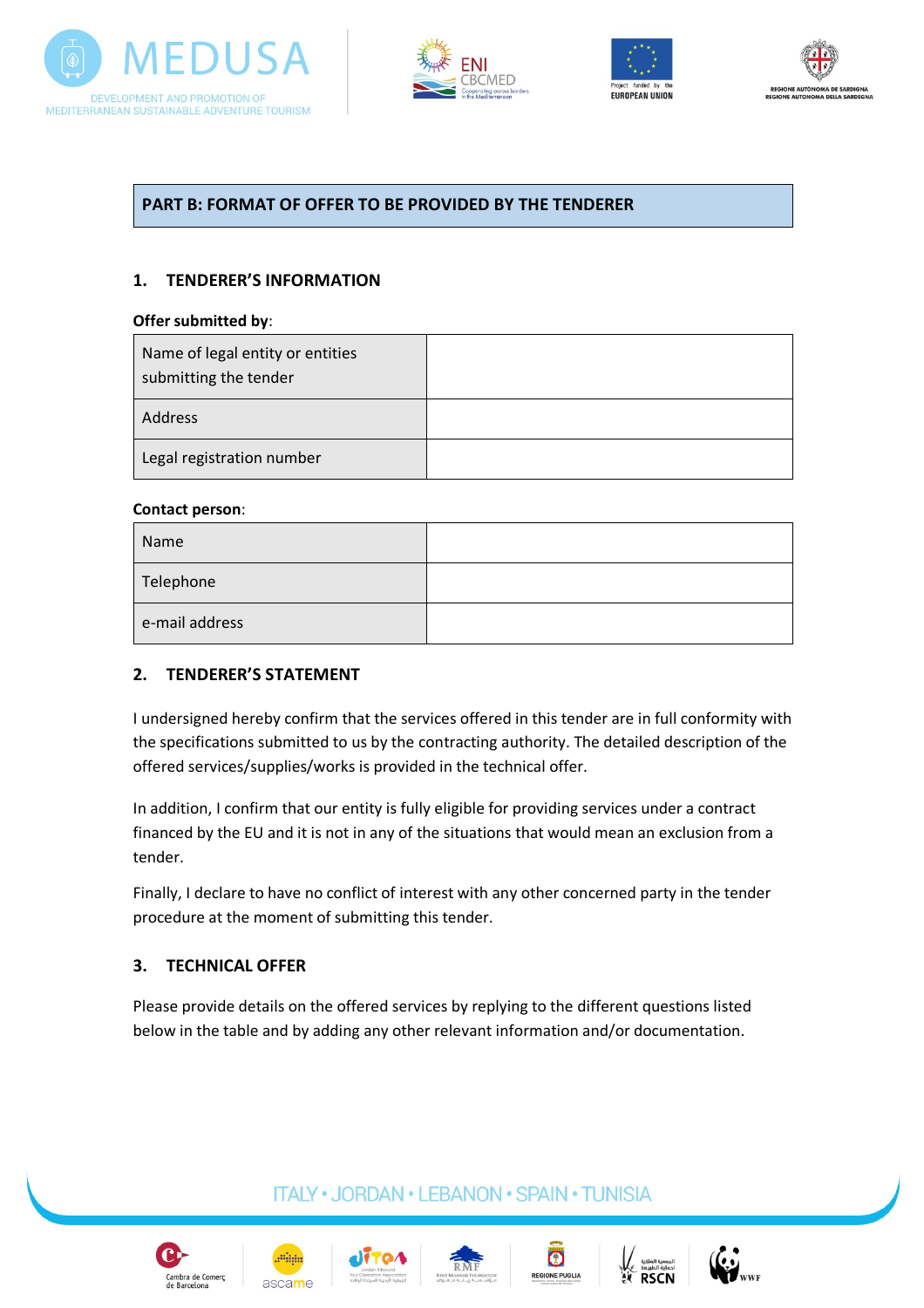







|                          | <b>Contents to be described</b>                                                                                                                                                                                                                                                                                                                                                                                                                                                                                                                                                                                                        |
|--------------------------|----------------------------------------------------------------------------------------------------------------------------------------------------------------------------------------------------------------------------------------------------------------------------------------------------------------------------------------------------------------------------------------------------------------------------------------------------------------------------------------------------------------------------------------------------------------------------------------------------------------------------------------|
| <b>Rationale</b>         | Any comments you have on the technical information for the<br>successful execution of activities, in particular regarding the<br>objectives and expected results, thus demonstrating the<br>degree of understanding of the contract. Your opinion on the<br>key issues related to the achievement of the contract<br>objectives and expected results                                                                                                                                                                                                                                                                                   |
| <b>Strategy</b>          | $\checkmark$ Draft version of the training materials on sustainable<br>tourism management destination, adapted from the online<br>TOT used in the training sessions, to be validated by RMF;<br>$\checkmark$ Final version of the training materials on sustainable<br>tourism management destination, applying formatting and<br>graphic design in line with the visual identity of MEDUSA<br>and the Communication and Visibility rules of the ENI MED<br>Programme;<br>$\checkmark$ Report after final training - 1-2 pages, including post<br>evaluation based on questionnaires collected at the end of<br>the training sessions. |
| <b>Timetable of work</b> | The timing, sequence and duration of the proposed tasks.                                                                                                                                                                                                                                                                                                                                                                                                                                                                                                                                                                               |
| <b>Key experts</b>       | $\checkmark$ Name of the experts and proposed role.<br>$\checkmark$ Years of experience.<br>Educational and professional background.<br>Key qualifications of the proposed team that meet the<br>$\checkmark$<br>technical requirements.                                                                                                                                                                                                                                                                                                                                                                                               |

## **4. FINANCIAL OFFER**

The total price for the offered services is <XX.XXX,XX> EUR. This price does include VAT $<sup>1</sup>$ .</sup>

The offered price includes the execution/delivery of the items described in the technical offer, as well as all the related incidental costs, such as transport, logistics, etc., when required.

| Name      |  |
|-----------|--|
| Signature |  |
| Date      |  |

 $1$  Beneficiaries of ENI CBC grants in Mediterranean Partner Countries may be tax exempted, so the contractors must issue the invoices without VAT.

## **ITALY · JORDAN · LEBANON · SPAIN · TUNISIA**



 $\overline{a}$ 











**RSCN**